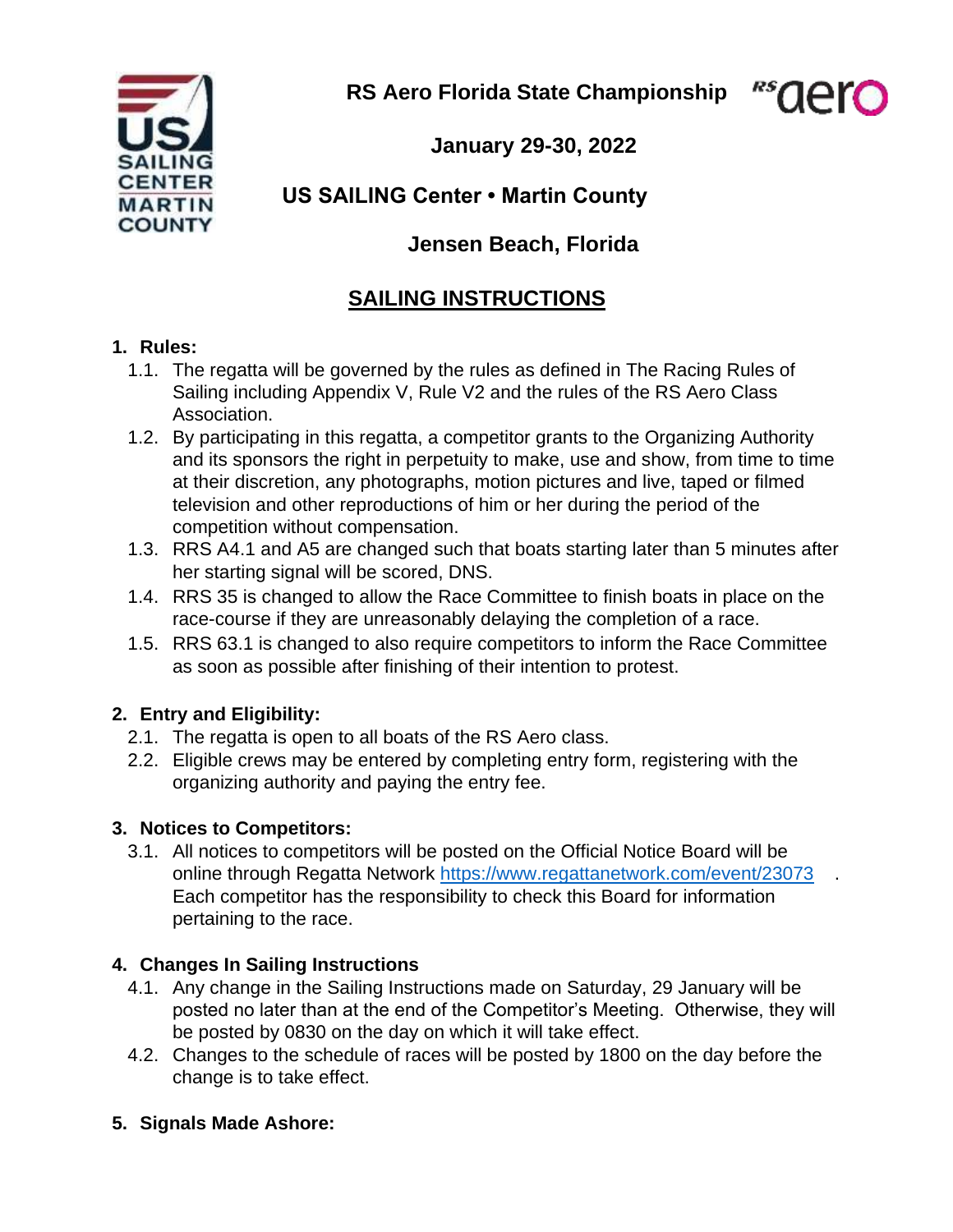5.1. Signals made ashore shall be displayed on a pole on the end of the Center dock. When AP is

displayed ashore, "1 minute" is replaced by "not less than 30 minutes" in Race Signals AP.

#### **6. Sailing Area**

6.1. Racing will take place on the Indian River east of the Sailing Center.

#### **7. Competitors' Meeting**

7.1. The competitors' meeting will be held at 1000 on Saturday, 30 January 2021 from PA system with all in the yard.

#### **8. Schedule of Events**

| 8.1. Saturday 29 January | 0800-1000 Check-in |                                          |
|--------------------------|--------------------|------------------------------------------|
|                          | 1000               | <b>Competitors' Meeting</b>              |
|                          | 1100               | <b>First Warning Signal</b>              |
| Sunday 30 January        | 0930               | <b>Competitors' Meeting</b>              |
|                          | 1030               | <b>First Warning</b>                     |
|                          | 1500               | No warning signal after 3:00 pm          |
|                          |                    | <b>Recognition Ceremony After Racing</b> |

#### **9. Courses:**

9.1. The course to be sailed will be determined by weather conditions at the time of a race. The default course is shown in Appendix A. If conditions dictate an alternative course then the course will be designated indicated by a flag "W" for windward leeward, Appendix B or "T" for triangle, Appendix C flown from the aft of the signal boat. No flag will indicate that the default full course is to be sailed. The course will consist of 1 lap unless otherwise instructed from the signal boat. Competitors may only sail between the signal boat and an inflatable used to mark the finish line when finishing.

#### **10.Marks:**

All marks shall be as described on the course diagram.

#### **11.The Start:**

- 11.1. Races will be started using Rule 26 with the warning signal at 2 minutes and accompanied by Rule 29.
- 11.2. The starting line shall be between the staff from which an orange flag is displayed on the Race Committee signal boat at the starboard end and the course side of the starting mark at the port end.

#### **12.The Finish:**

- 12.1. The finish line shall be between the staff from which an orange flag is displayed on a Race Committee boat and the finishing mark at the port end.
- 12.2. The finishing boat will sound a horn for first boat finishing signaling the start of the time limit in SI 13.2. No sound signals will be made for subsequent finishes.

#### **13.Time Limits:**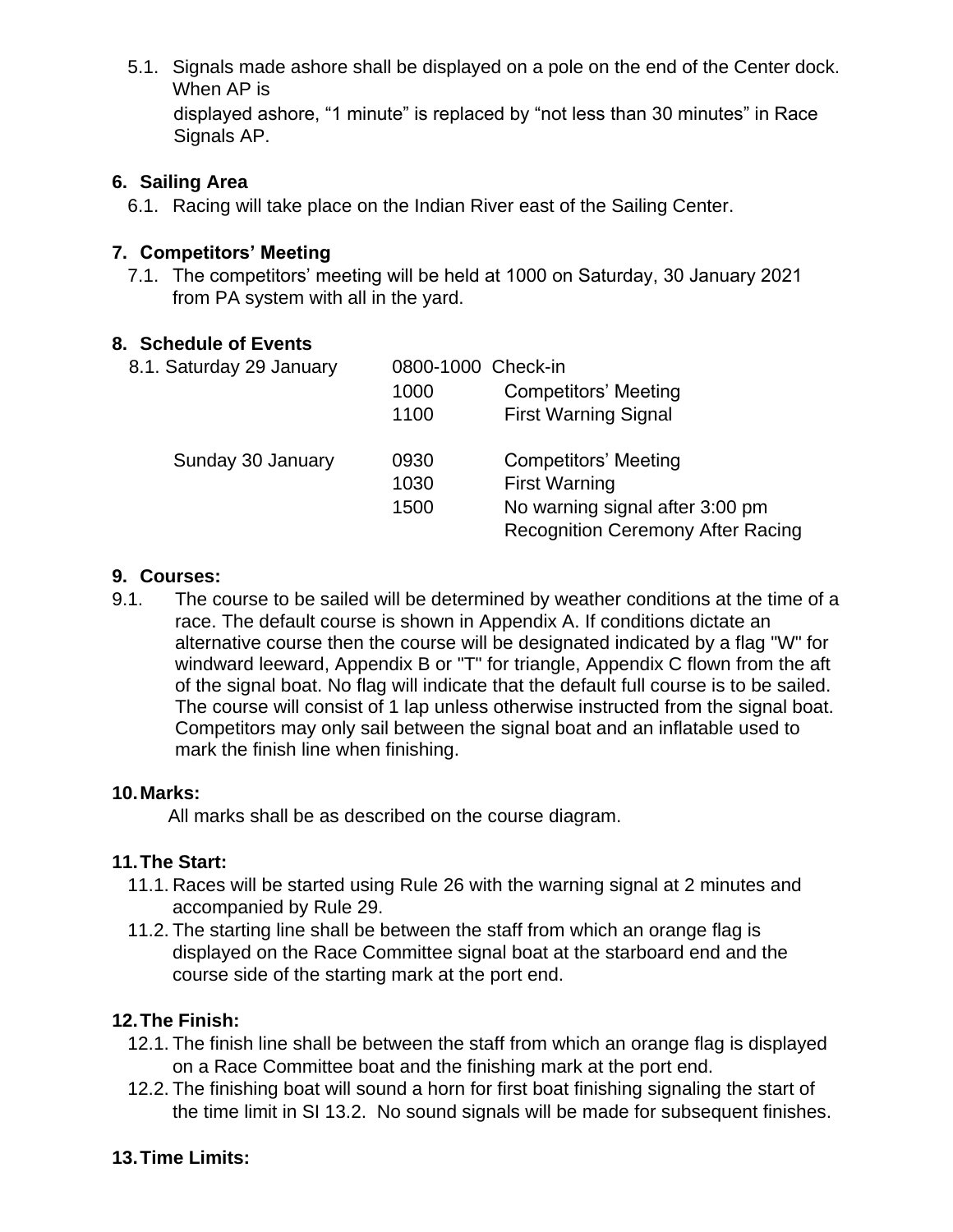- 13.1. A boat starting later than 5 minutes after her starting signal will be scored DNS without a hearing. This changes RRS 63.1, A4 and A5.
- 13.2. Boats that are still present on the course but fail to finish within 10 minutes after the first boat in their rig fleet finishes will be scored DNF (Did Not Finish) and receive one point more than the last boat finished within the time limit.
- 13.3. Boats that have left the course before finishing will be scored DNF. This changes RRS 35, 63.1, A5, and A10.
- 13.4. The time limit for a race will be 60 minutes for the first boat to sail the course as required by RRS 28.1.

### **14.Protests:**

- 14.1. Any boat intending to protest must inform the Race Committee signal boat immediately following the race in which the infraction occurred.
- 14.2. The protest time limit is 30 minutes after the race committee signal vessel docks. The protest time limit will be posted on the official notice board as soon as practical.
- 14.3. Masks or face coverings are required in the protest hearing rooms.

# **15.Scoring:**

- 15.1. The Low Point Scoring System (Appendix A) shall be used.
- 15.2. Boats will be divided by rig sizes (5, 7, and 9) for scoring.
- 15.3. The number of races scheduled is 8. One completed race shall constitute the regatta.
- 15.4. When fewer than 5 races have been completed, a boat's series score will be the total of her race scores. When 5 or more races have been completed, a boat's series score will be total of her race scores excluded her worst score.

# **16.Safety and other Items.**

- 16.1. All competitors shall wear U.S. Coast Guard approved life jackets, or a life jacket approved by the country of their citizenship or residence, at all times while on the water. Failure to do so is protestable only by the Race Committee and may result in disqualification.
- 16.2. Before the first warning signal of the day, each boat shall sail past the stern of the race committee signal boat and hail her sail number, which will be acknowledged.
- 16.3. A competitor who withdraws from a race or intends not to start a race shall inform the nearest safety or race committee boat as soon as possible.

# **17.Prizes:**

17.1. Recognition will be given to the top three boats in each of the eligible RS Aero rig sizes (5, 7, 9) provided the fleet has 5 or more boats.

# **18.Coach and support Boats:**

- 18.1. All coach and support boats shall register and prominently fly a designated flag from a staff at all times while on the water.
- 18.2. Flags will be available at the south end of the check-in room. A security deposit will be required and returned to you at the end of the event with the return of your flag.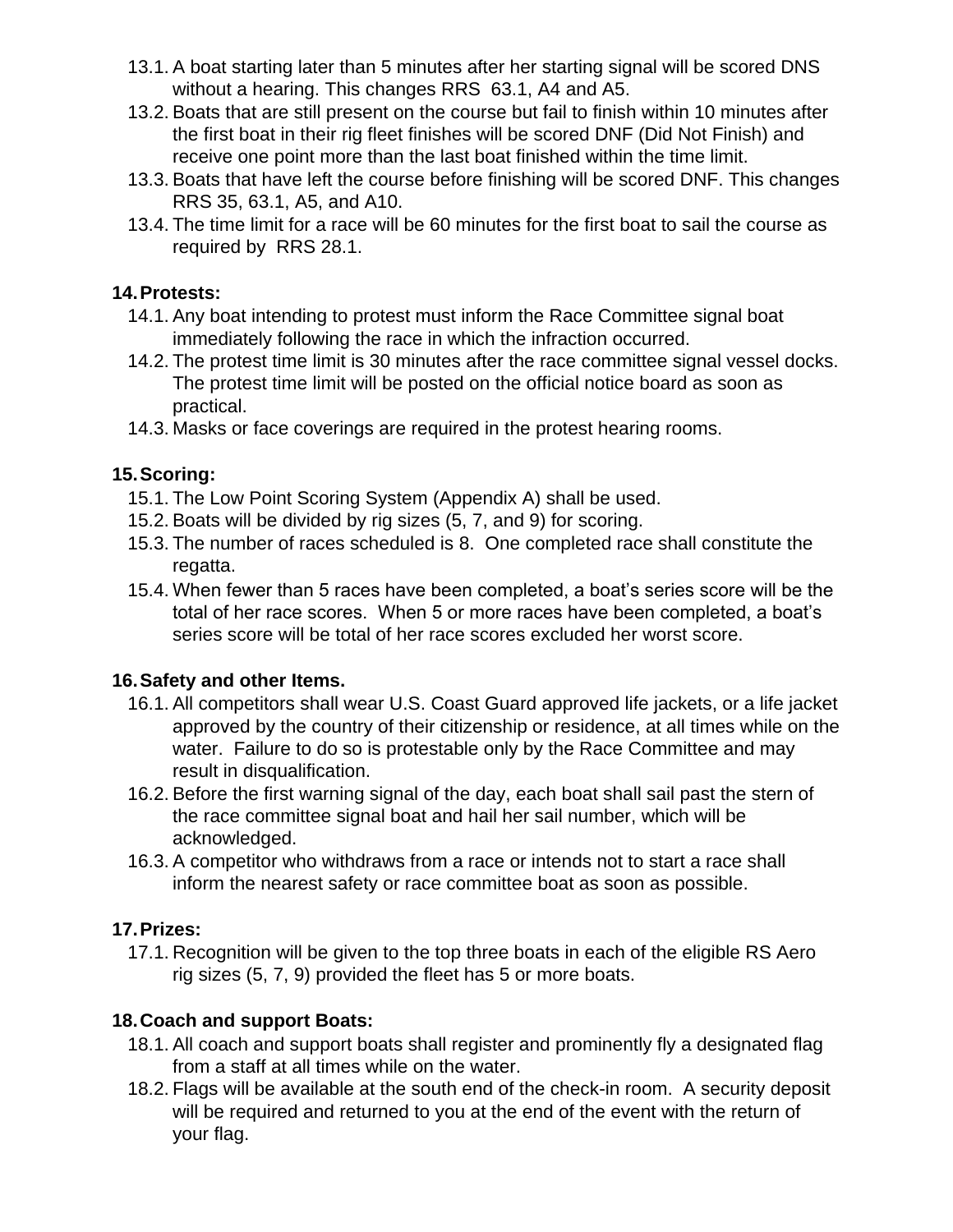# **19.Disclaimer of Liability:**

19.1. Competitors participate in the regatta entirely at their own risk. See RRS 4, Decision to Race. The organizing authority will not accept any liability for material damage or personal injury or death sustained in conjunction with or prior to, during or after the regatta.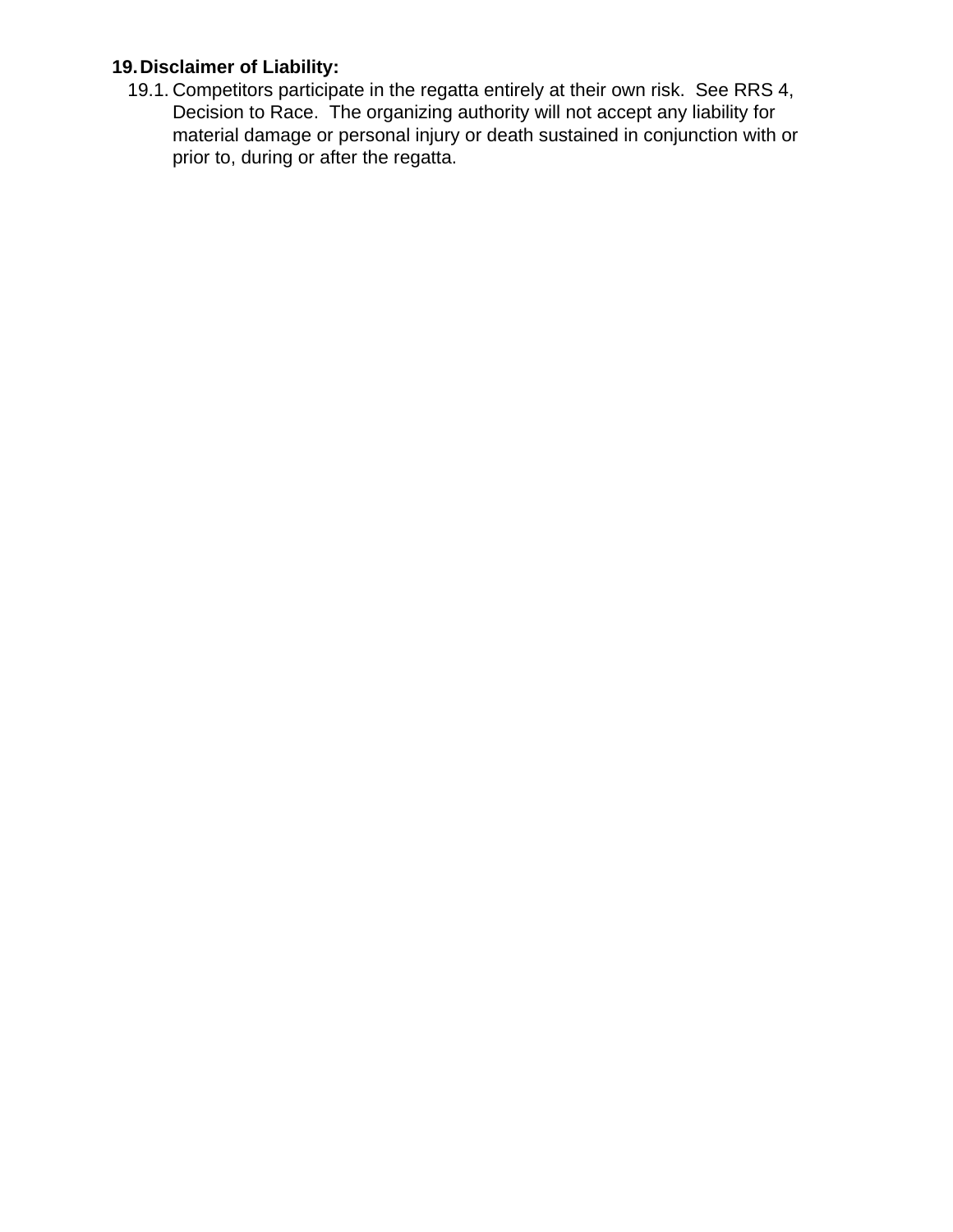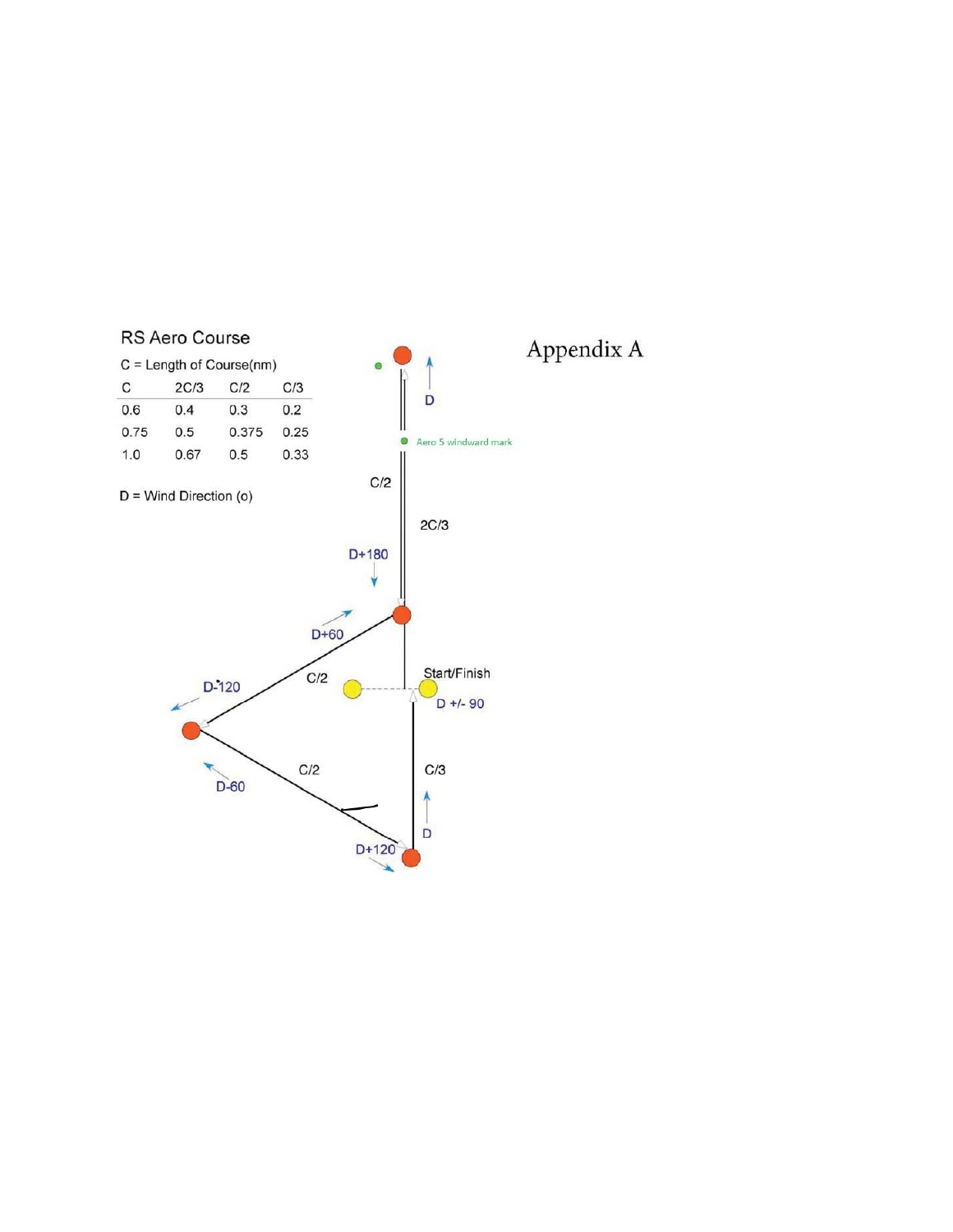